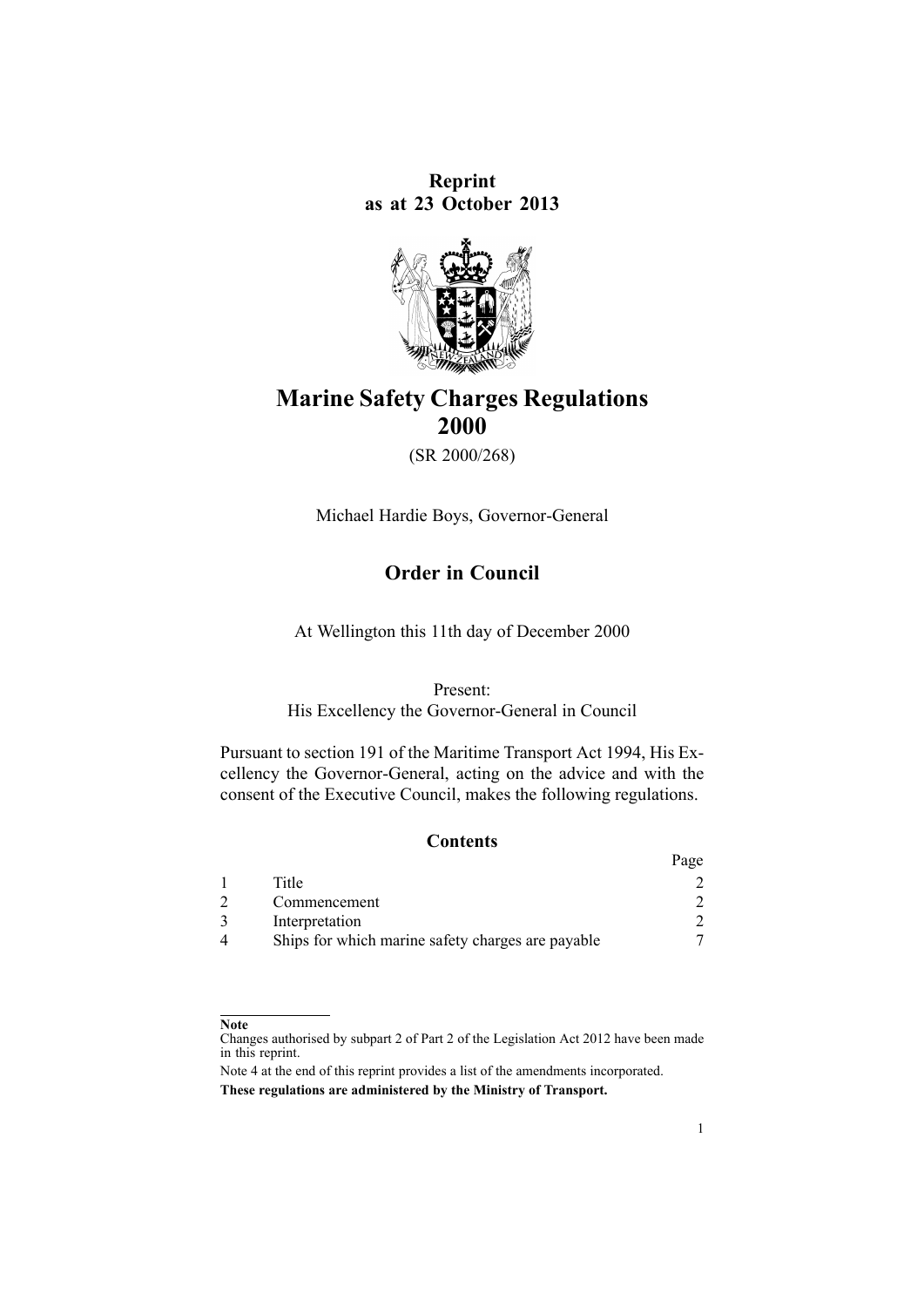<span id="page-1-0"></span>

| r 1             | <b>Marine Safety Charges Regulations 2000</b>                                                       | Reprinted as at<br>23 October 2013 |
|-----------------|-----------------------------------------------------------------------------------------------------|------------------------------------|
|                 |                                                                                                     |                                    |
| 5               | Exempt ships                                                                                        | 8                                  |
| 6               | Persons liable to pay marine safety charges                                                         | 8                                  |
| 7               | Rates of marine safety charges                                                                      | 8                                  |
| 8               | Rates of marine safety charges for chartered fishing<br>vessels                                     | 10                                 |
| 9               | Proportional payments for ships becoming liable for<br>marine safety charges after start of year    | 11                                 |
| 10              | When marine safety charges payable                                                                  | 11                                 |
| 10A             | Application to pay invoice and levy jointly, by instalment                                          | 12                                 |
| 10B             | Granting of applications                                                                            | 12                                 |
| 10 <sub>C</sub> | When instalments payable                                                                            | 12                                 |
| 10D             | Additional charges incurred after grant of application not<br>to be included in instalment payments | 13                                 |
| 11              | Collection of payments                                                                              | 13                                 |
| 12              | Refunds or waivers of marine safety charges                                                         | 13                                 |
| 13              | Goods and service tax excluded                                                                      | 14                                 |
| 14              | Revocation                                                                                          | 14                                 |
|                 | Schedule                                                                                            | 15                                 |

# **Rates of marine safety [charges](#page-14-0)**

## **Regulations**

## **1 Title**

These regulations are the Marine Safety Charges Regulations 2000.

### **2 Commencement**

- (1) Except as provided in subclause (2), these regulations come into force on 1 February 2001.
- (2) In relation to vessels under 8 metres in length and all vessels that operate exclusively in enclosed water limits, these regulations apply on and from 1 July 2002.

## **3 Interpretation**

(1) In these regulations, unless the context otherwise requires,— **Act** means the Maritime [Transport](http://www.legislation.govt.nz/pdflink.aspx?id=DLM334659) Act 1994

**chartered fishing vessel** means <sup>a</sup> ship licensed under [Part](http://www.legislation.govt.nz/pdflink.aspx?id=DLM396589) 5 of the Fisheries Act 1996 or registered with consent under section  $103(4)$  of that Act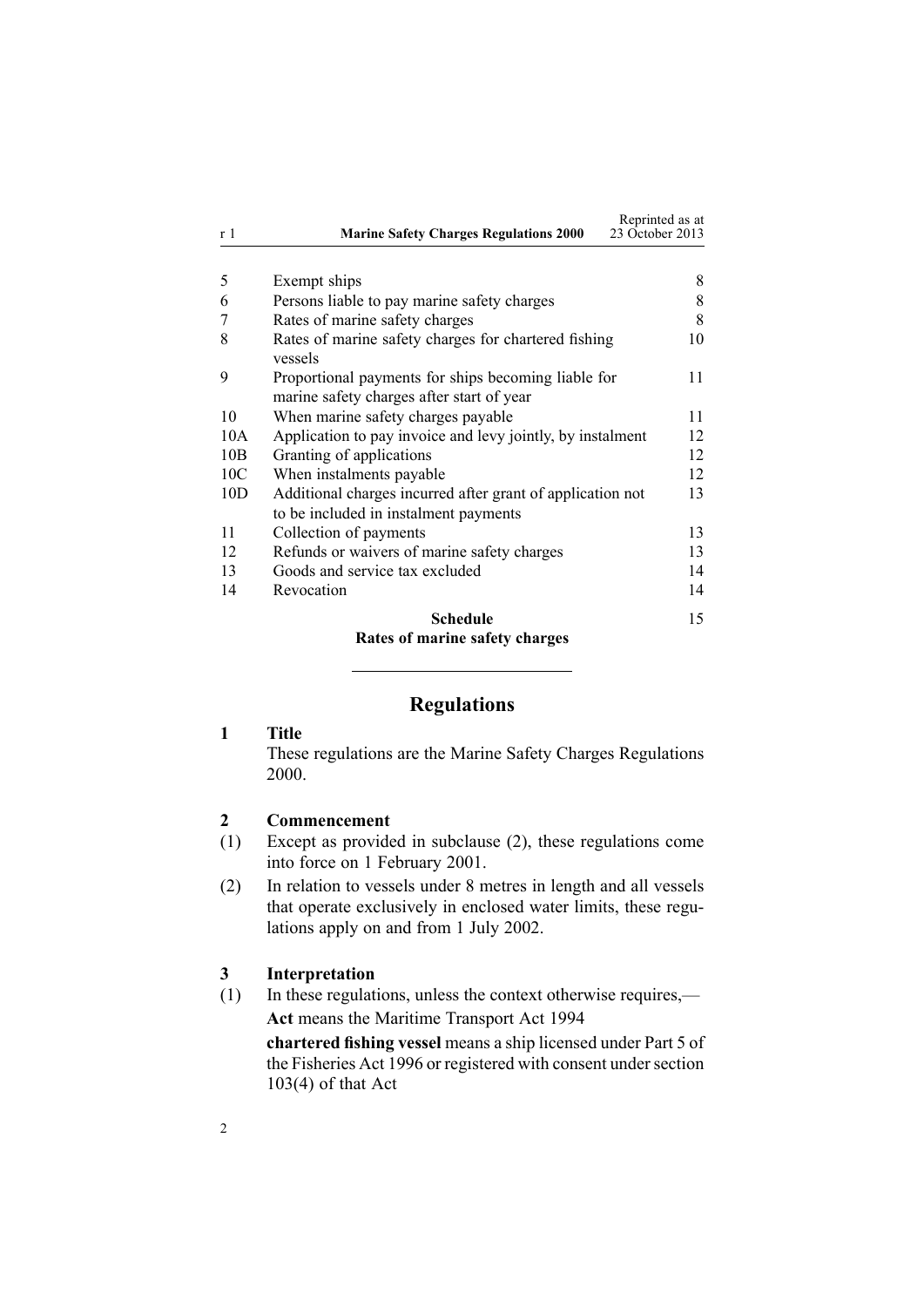**deadweight** means the difference in tonnes between the displacement of the ship in water of specific gravity of 1.025 at the load waterline corresponding to the assigned summer load line and the lightweight of the ship

**Director** means the Director of Maritime New Zealand

**enclosed water limits** means—

- (a) the enclosed water limits set out in Appendix 1 of Part 20 of the Maritime Rules; and
- (b) all inland New Zealand waters

**foreign commercial ship** means <sup>a</sup> commercial ship that is not <sup>a</sup> New Zealand commercial ship

**foreign non-passenger ship** means a foreign commercial ship that is not <sup>a</sup> foreign passenger ship

**foreign passenger ship** means <sup>a</sup> foreign commercial ship that has <sup>a</sup> passenger capacity of more than 12 passengers

**inshore limits** means—

- (a) the inshore limits set out in Appendix 1 of Part 20 of the Maritime Rules; and
- (b) in relation to <sup>a</sup> ship, the limits within the territorial sea assigned to the ship by <sup>a</sup> surveyor under rule 20.5 of the Maritime Rules

**International Tonnage Certificate**, in relation to <sup>a</sup> New Zealand commercial ship, means the certificate issued under [section](http://www.legislation.govt.nz/pdflink.aspx?id=DLM335706) 41 of the Act that certifies the gross tonnage of the ship

**invoice** means an invoice issued under regu[lation](#page-10-0) 10 **levy** means an invoice—

- (a) issued for an oil pollution levy or levies payable under [clause](http://www.legislation.govt.nz/pdflink.aspx?id=DLM5202763) 17 of the Maritime Transport (Oil Pollution Levies) Order 2013; and
- (b) payable in the same year and by the same person as any marine safety charges payable under these regulations

**lightweight** means the displacement of <sup>a</sup> ship in tonnes without cargo, fuel, lubricating oil, ballast water, fresh water and feed water in tanks, consumable stores, and passengers and crew and their effects

**Load Line Certificate** means an International Load Line Certificate or International Load Line Exemption Certificate is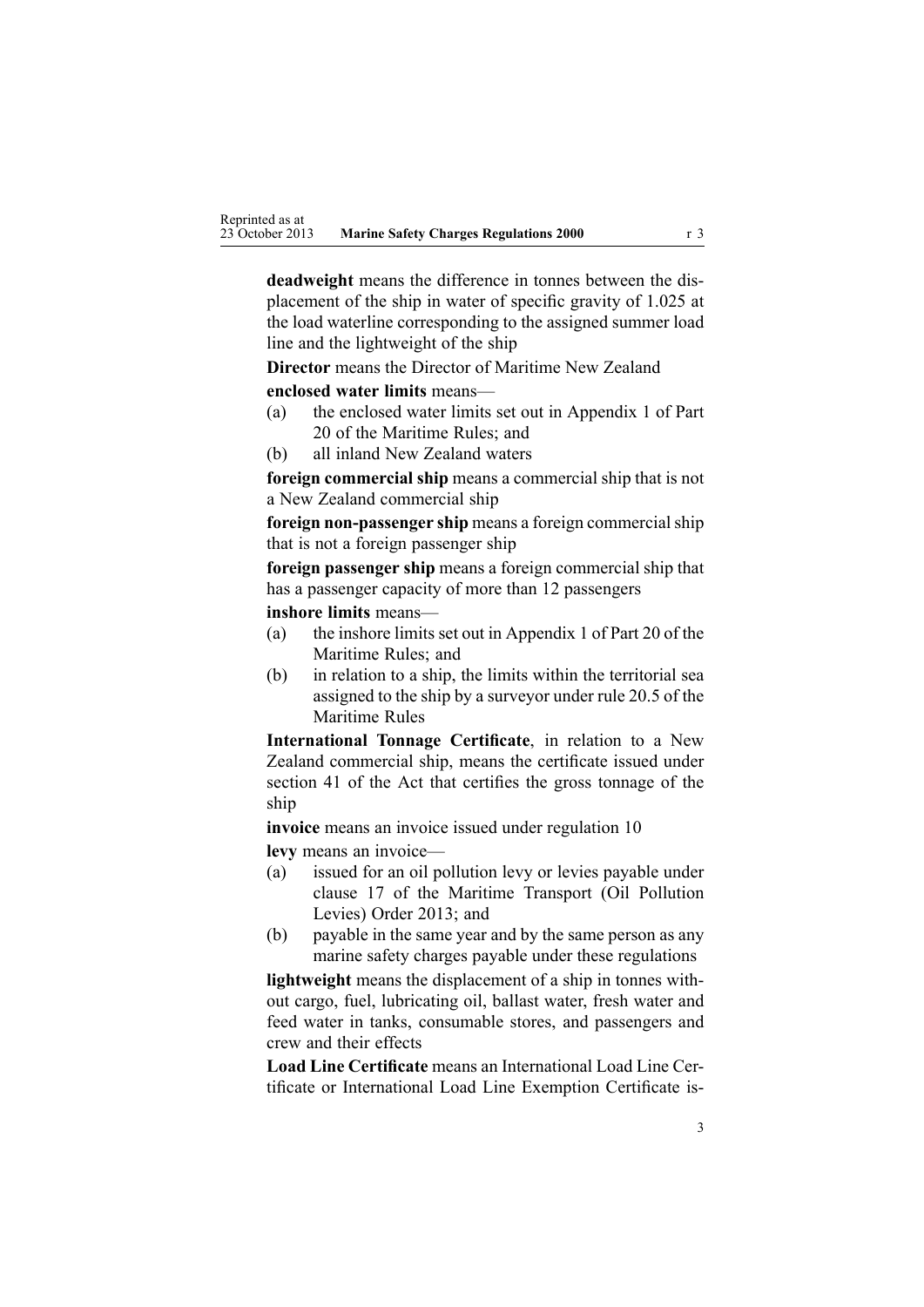sued in accordance with the Load Lines Convention or the Maritime Rules

### **Load Lines Convention**—

- (a) in relation to <sup>a</sup> New Zealand commercial ship, means the International Convention on Load Lines, 1966 as described in the [Schedule](http://www.legislation.govt.nz/pdflink.aspx?id=DLM197274) of the Maritime Transport Act (Conventions) Order 1994:
- (b) in relation to <sup>a</sup> foreign commercialship, meansthe Convention or the Protocol of 1988

#### **New Zealand commercial ship**—

- (a) means <sup>a</sup> commercial ship that is registered under the Ship [Registration](http://www.legislation.govt.nz/pdflink.aspx?id=DLM275026) Act 1992; and
- (b) includes <sup>a</sup> commercial ship that is not registered under that Act but is required or entitled to be registered under that Act; and
- (c) includes <sup>a</sup> foreign-registered commercial ship on demise charter to <sup>a</sup> New Zealand-based operator to which section [198\(1\)\(b\)](http://www.legislation.govt.nz/pdflink.aspx?id=DLM336787) of the Maritime Transport Act 1994 applies

**New Zealand fishing ship** means <sup>a</sup> New Zealand commercial ship registered under [section](http://www.legislation.govt.nz/pdflink.aspx?id=DLM396970) 103 of the Fisheries Act 1996

**New Zealand non-passenger ship** means <sup>a</sup> New Zealand commercial ship of 45 metres or more in length that proceeds beyond restricted limits, but does not include <sup>a</sup> New Zealand passenger ship or <sup>a</sup> New Zealand fishing ship

**New Zealand passenger ship** means <sup>a</sup> New Zealand commercial ship that has <sup>a</sup> passenger capacity of more than 12 passengers and that—

- (a) is 45 metres or more in length and proceeds beyond restricted limits; or
- (b) is engaged on an international voyage

**New Zealand por<sup>t</sup>** means any place designated as <sup>a</sup> Customs por<sup>t</sup> under [section](http://www.legislation.govt.nz/pdflink.aspx?id=DLM378158) 9 of the Customs and Excise Act 1996; and includes any place within New Zealand waters where any ship is anchored or moored

## **New Zealand waters** means—

- (a) the territorial sea of New Zealand; and
- (b) the internal waters of New Zealand; and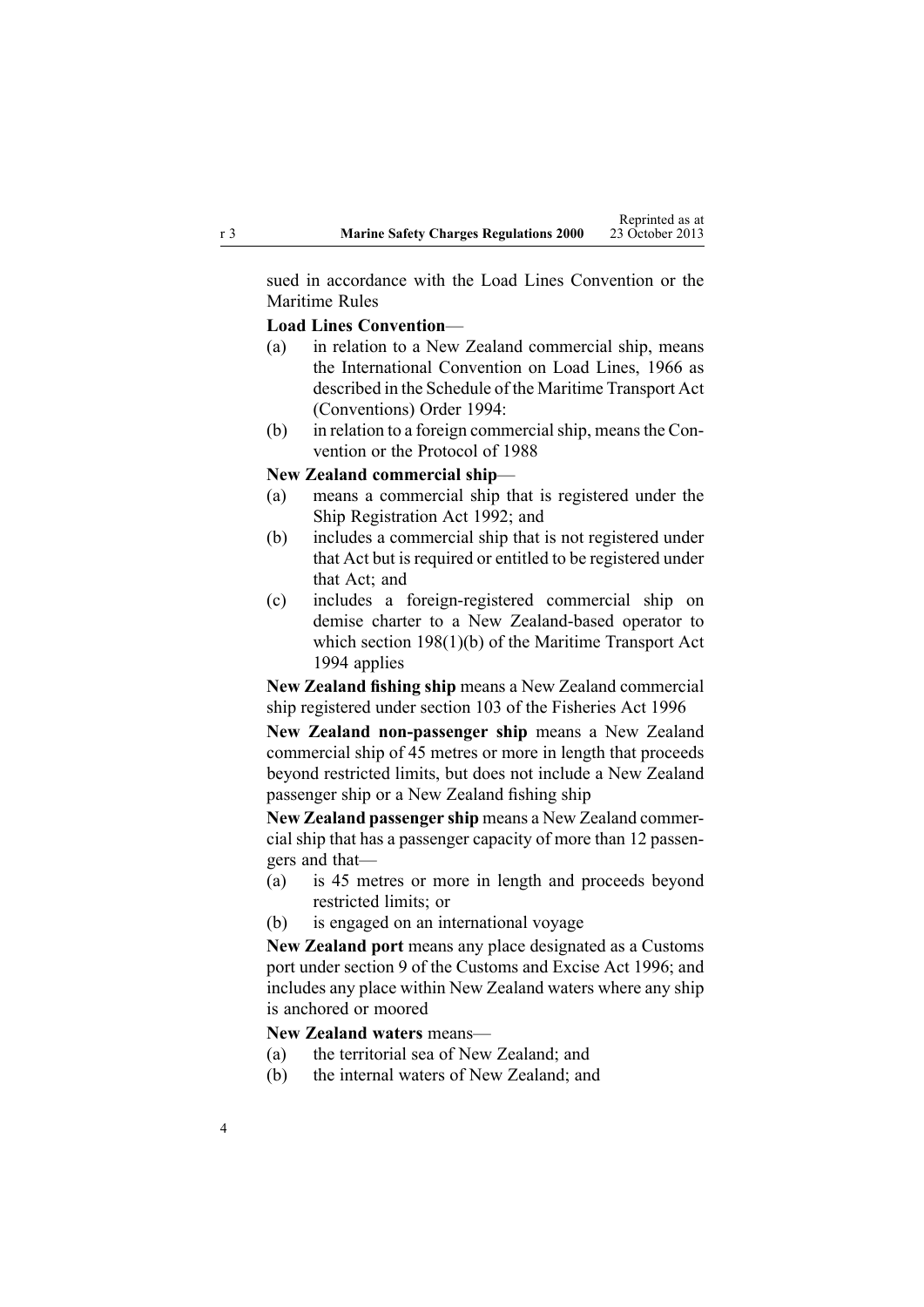(c) all rivers and other inland waters of New Zealand

**out of commission**, in relation to <sup>a</sup> ship, means—

- (a) being incapable of operation as <sup>a</sup> result of being wrecked, stranded, or disabled while—
	- (i) in <sup>a</sup> New Zealand port; or
	- (ii) on the New Zealand coast; or
	- (iii) proceeding from one New Zealand por<sup>t</sup> to another; or
- (b) being prohibited from operation by the Director exercising his or her powers under the Act; or
- (c) being prevented from operation by an employment relationship problem (for example, <sup>a</sup> strike or <sup>a</sup> lockout)

**overall length** has the same meaning as in [section](http://www.legislation.govt.nz/pdflink.aspx?id=DLM275032) 2(1) of the Ship Registration Act 1992

**passenger capacity**, in relation to <sup>a</sup> foreign or New Zealand passenger ship, means the maximum number of passengers that may be carried on <sup>a</sup> ship as set out in the relevant certificate

**relevant certificate**, in relation to <sup>a</sup> ship, means—

- (a) <sup>a</sup> Passenger Ship Safety Certificate and Record of Equipment issued in accordance with SOLAS:
- (b) <sup>a</sup> New Zealand Ship Safety Certificate and Record of Equipment issued under the Maritime Rules:
- (c) an equivalent certificate issued under the laws of the country where the ship is registered

#### **restricted limits** means—

- (a) enclosed water limits; and
- (b) inshore limits

**SOLAS** means the International Convention for the Safety of Life at Sea, 1974 as described in the [Schedule](http://www.legislation.govt.nz/pdflink.aspx?id=DLM197274) of the Maritime Transport Act (Conventions) Order 1994

**summer load line** means the mark on <sup>a</sup> ship that indicates the maximum depth to which the ship is permitted to be loaded in summer as described in the ship's Load Line Certificate

**year** means the 12-month period beginning on 1 July in any year.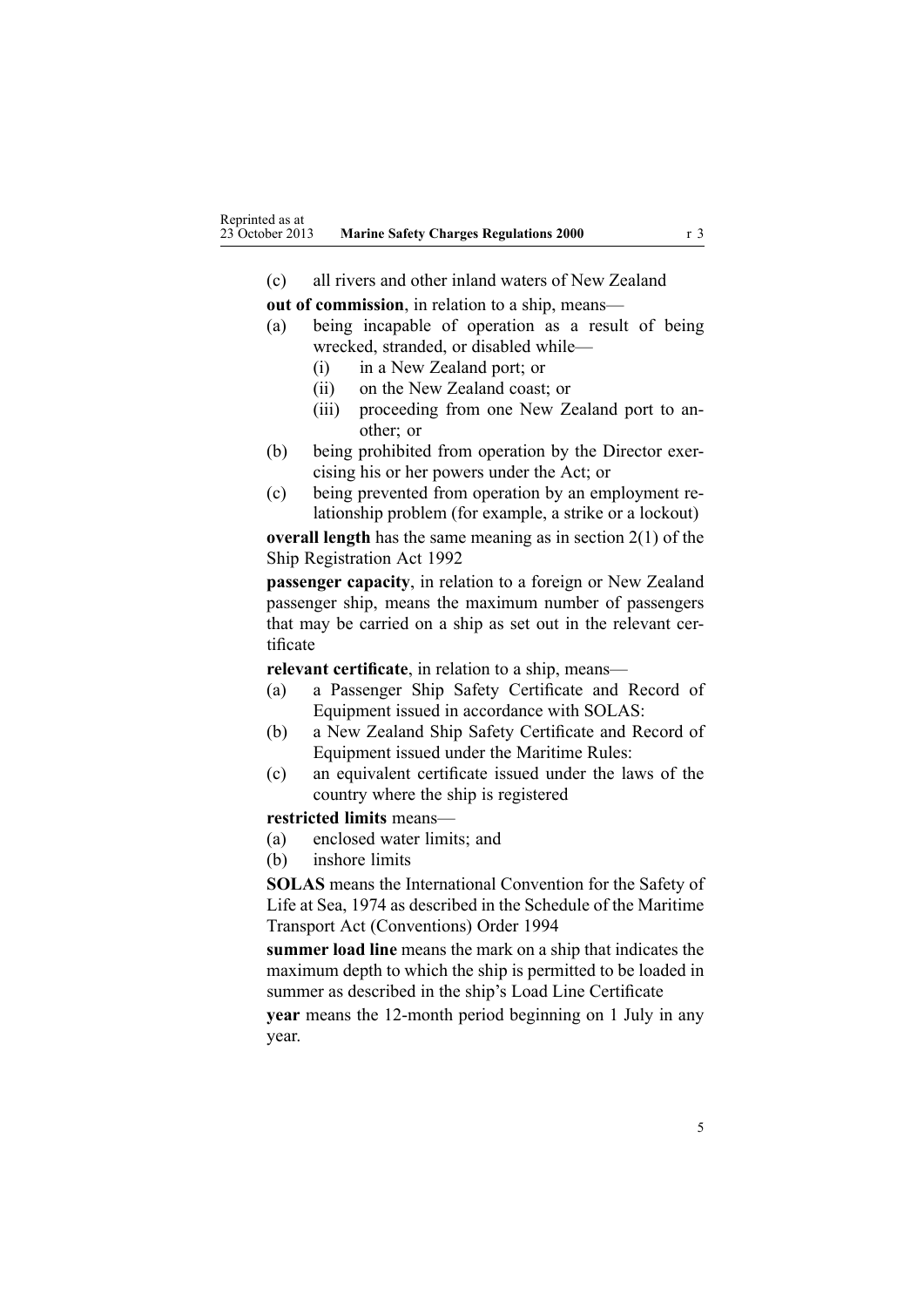(2) In these regulations, **commercial ship**, **gross tonnage**, **passenger**, and **ship** have the same meaning as in [section](http://www.legislation.govt.nz/pdflink.aspx?id=DLM334667) 2(1) of the Act.

Regulation 3(1) **chartered fishing vessel**: replaced, on 1 July 2013, by regu[lation](http://www.legislation.govt.nz/pdflink.aspx?id=DLM5202322) 4(1) of the Marine Safety Charges Amendment Regulations 2013 (SR 2013/153).

Regulation 3(1) **deadweight**: inserted, on 1 December 2008, by regu[lation](http://www.legislation.govt.nz/pdflink.aspx?id=DLM1625607) 4(1) of the Marine Safety Charges Amendment Regulations 2008 (SR 2008/319).

Regulation 3(1) **Director**: amended, on 1 July 2005, by [section](http://www.legislation.govt.nz/pdflink.aspx?id=DLM322600) 11(4) of the Maritime Transport Amendment Act 2004 (2004 No 98).

Regulation 3(1) **foreign commercial ship**: inserted, on 1 December 2008, by regu[lation](http://www.legislation.govt.nz/pdflink.aspx?id=DLM1625607) 4(1) of the Marine Safety Charges Amendment Regulations 2008 (SR 2008/319).

Regulation 3(1) **foreign non-passenger ship**: inserted, on 1 December 2008, by regu[lation](http://www.legislation.govt.nz/pdflink.aspx?id=DLM1625607) 4(1) of the Marine Safety Charges Amendment Regulations 2008 (SR 2008/319).

Regulation 3(1) **foreign passenger ship**: inserted, on 1 December 2008, by regu[lation](http://www.legislation.govt.nz/pdflink.aspx?id=DLM1625607) 4(1) of the Marine Safety Charges Amendment Regulations 2008 (SR 2008/319).

Regulation 3(1) **inshore limits**: inserted, on 1 December 2008, by [regu](http://www.legislation.govt.nz/pdflink.aspx?id=DLM1625607)lation [4\(1\)](http://www.legislation.govt.nz/pdflink.aspx?id=DLM1625607) of the Marine Safety Charges Amendment Regulations 2008 (SR 2008/319).

Regulation 3(1) **International Tonnage Certificate**: inserted, on 1 December 2008, by regu[lation](http://www.legislation.govt.nz/pdflink.aspx?id=DLM1625607) 4(1) of the Marine Safety Charges Amendment Regulations 2008 (SR 2008/319).

Regulation 3(1) **invoice**: inserted, on 15 July 2004, by regu[lation](http://www.legislation.govt.nz/pdflink.aspx?id=DLM272530) 3(1) of the Marine Safety Charges Amendment Regulations 2004 (SR 2004/207).

Regulation 3(1) **length**: revoked, on 1 December 2008, by regu[lation](http://www.legislation.govt.nz/pdflink.aspx?id=DLM1625607) 4(2) of the Marine Safety Charges Amendment Regulations 2008 (SR 2008/319).

Regulation 3(1) **levy**: inserted, on 15 July 2004, by regu[lation](http://www.legislation.govt.nz/pdflink.aspx?id=DLM272530) 3(1) of the Marine Safety Charges Amendment Regulations 2004 (SR 2004/207).

Regulation 3(1) **levy** paragraph (a): amended, on 1 July 2013, by regu[lation](http://www.legislation.govt.nz/pdflink.aspx?id=DLM5202322) 4(2) of the Marine Safety Charges Amendment Regulations 2013 (SR 2013/153).

Regulation 3(1) **lightweight**: inserted, on 1 December 2008, by regu[lation](http://www.legislation.govt.nz/pdflink.aspx?id=DLM1625607) 4(1) of the Marine Safety Charges Amendment Regulations 2008 (SR 2008/319).

Regulation 3(1) **Load Line Certificate**: inserted, on 1 December 2008, by [regu](http://www.legislation.govt.nz/pdflink.aspx?id=DLM1625607)[lation](http://www.legislation.govt.nz/pdflink.aspx?id=DLM1625607) 4(1) of the Marine Safety Charges Amendment Regulations 2008 (SR 2008/319).

Regulation 3(1) **Load Lines Convention**: inserted, on 1 December 2008, by regu[lation](http://www.legislation.govt.nz/pdflink.aspx?id=DLM1625607) 4(1) of the Marine Safety Charges Amendment Regulations 2008 (SR 2008/319).

Regulation 3(1) **New Zealand commercial ship**: inserted, on 1 December 2008, by regu[lation](http://www.legislation.govt.nz/pdflink.aspx?id=DLM1625607) 4(1) of the Marine Safety Charges Amendment Regulations 2008 (SR 2008/319).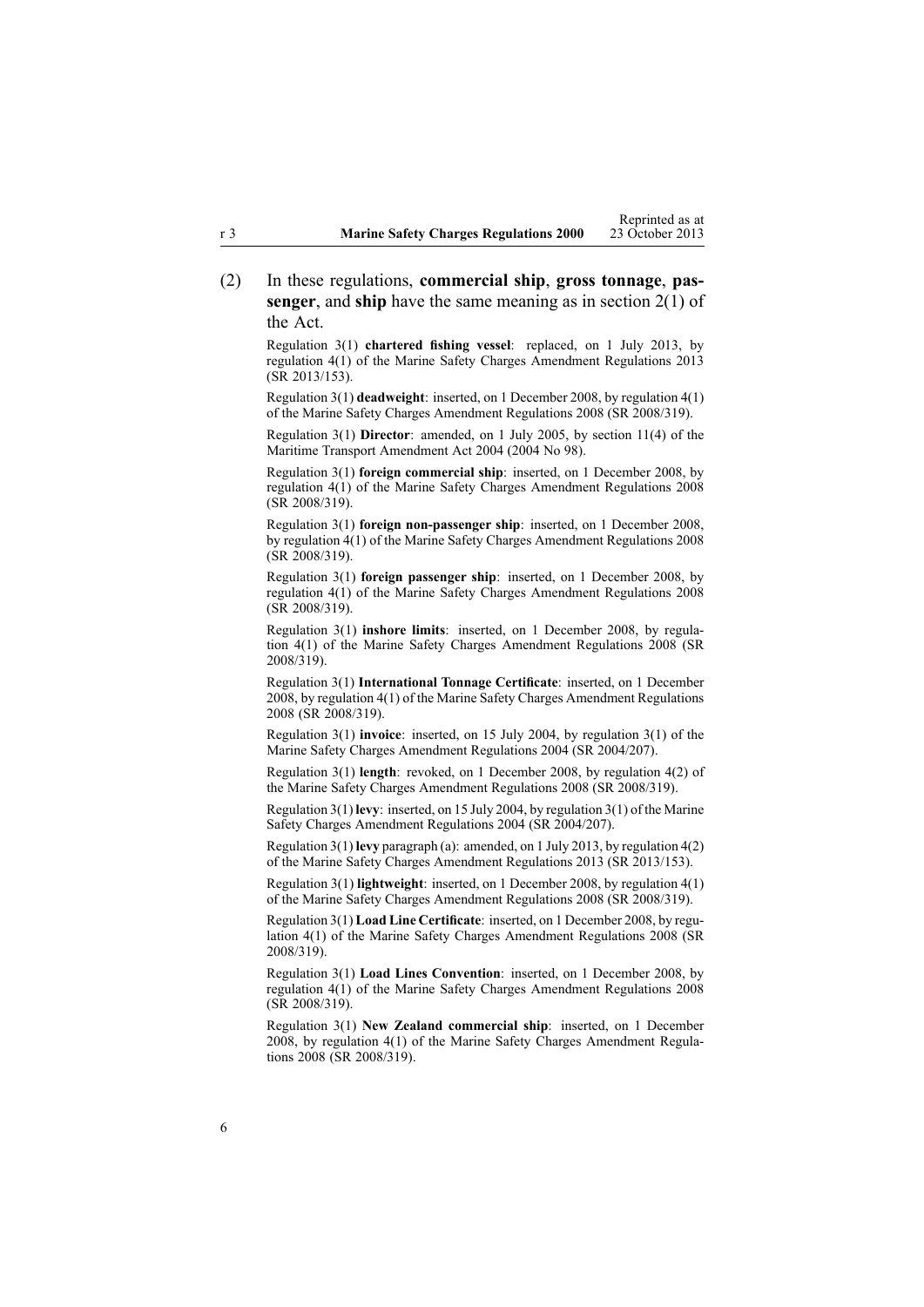<span id="page-6-0"></span>Regulation 3(1) **New Zealand fishing ship**: inserted, on 1 December 2008, by regu[lation](http://www.legislation.govt.nz/pdflink.aspx?id=DLM1625607) 4(1) of the Marine Safety Charges Amendment Regulations 2008 (SR 2008/319).

Regulation 3(1) **New Zealand non-passenger ship**: inserted, on 1 December 2008, by regu[lation](http://www.legislation.govt.nz/pdflink.aspx?id=DLM1625607) 4(1) of the Marine Safety Charges Amendment Regulations 2008 (SR 2008/319).

Regulation 3(1) **New Zealand passenger ship**: inserted, on 1 December 2008, by regu[lation](http://www.legislation.govt.nz/pdflink.aspx?id=DLM1625607) 4(1) of the Marine Safety Charges Amendment Regulations 2008 (SR 2008/319).

Regulation 3(1) **out of commission**: substituted, on 15 July 2004, by [regu](http://www.legislation.govt.nz/pdflink.aspx?id=DLM272530)[lation](http://www.legislation.govt.nz/pdflink.aspx?id=DLM272530) 3(2) of the Marine Safety Charges Amendment Regulations 2004 (SR 2004/207).

Regulation 3(1) **overall length**: inserted, on 1 December 2008, by [regu](http://www.legislation.govt.nz/pdflink.aspx?id=DLM1625607)lation [4\(1\)](http://www.legislation.govt.nz/pdflink.aspx?id=DLM1625607) of the Marine Safety Charges Amendment Regulations 2008 (SR 2008/319).

Regulation 3(1) **passenger capacity**: inserted, on 1 December 2008, by [regu](http://www.legislation.govt.nz/pdflink.aspx?id=DLM1625607)[lation](http://www.legislation.govt.nz/pdflink.aspx?id=DLM1625607) 4(1) of the Marine Safety Charges Amendment Regulations 2008 (SR 2008/319).

Regulation 3(1) **relevant certificate**: inserted, on 1 December 2008, by [regu](http://www.legislation.govt.nz/pdflink.aspx?id=DLM1625607)[lation](http://www.legislation.govt.nz/pdflink.aspx?id=DLM1625607) 4(1) of the Marine Safety Charges Amendment Regulations 2008 (SR 2008/319).

Regulation 3(1) **restricted limits**: inserted, on 1 December 2008, by [regu](http://www.legislation.govt.nz/pdflink.aspx?id=DLM1625607)[lation](http://www.legislation.govt.nz/pdflink.aspx?id=DLM1625607) 4(1) of the Marine Safety Charges Amendment Regulations 2008 (SR 2008/319).

Regulation 3(1) **SOLAS**: inserted, on 1 December 2008, by regu[lation](http://www.legislation.govt.nz/pdflink.aspx?id=DLM1625607) 4(1) of the Marine Safety Charges Amendment Regulations 2008 (SR 2008/319).

Regulation 3(1) **summer load line**: inserted, on 1 December 2008, by [regu](http://www.legislation.govt.nz/pdflink.aspx?id=DLM1625607)[lation](http://www.legislation.govt.nz/pdflink.aspx?id=DLM1625607) 4(1) of the Marine Safety Charges Amendment Regulations 2008 (SR 2008/319).

Regulation 3(1) **year**: added, on 15 July 2004, by regu[lation](http://www.legislation.govt.nz/pdflink.aspx?id=DLM272530) 3(1) of the Marine Safety Charges Amendment Regulations 2004 (SR 2004/207).

Regulation 3(2): added, on 1 December 2008, by regu[lation](http://www.legislation.govt.nz/pdflink.aspx?id=DLM1625607) 4(3) of the Marine Safety Charges Amendment Regulations 2008 (SR 2008/319).

#### **4 Ships for which marine safety charges are payable**

Except as provided in regu[lation](#page-7-0) 5 and in the Act, marine safety charges are payable for—

- (a) every commercial ship that enters any New Zealand por<sup>t</sup> or operates in New Zealand waters; and
- (b) every river raft that operates in New Zealand waters for hire or reward.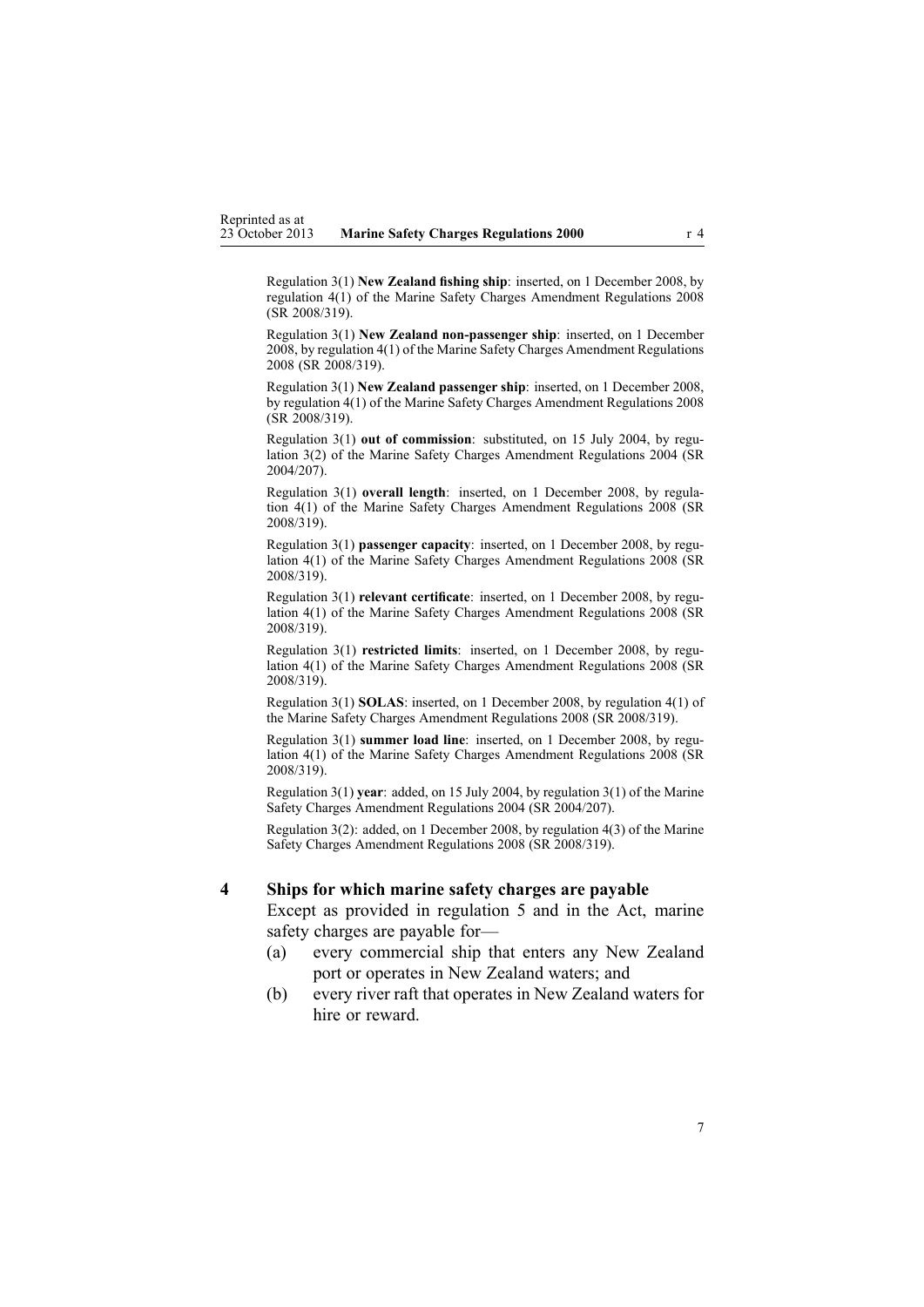## <span id="page-7-0"></span>**5 Exempt ships**

Marine safety charges are not payable for any ship of any of the following classes:

- (a) as long as no passenger permanently embarks or disembarks and no cargo (other than fuel or supplies intended for use on board) is loaded or permanently unloaded, ships that pu<sup>t</sup> in to any New Zealand port—
	- (i) by reason of stress of weather; or
	- (ii) by reason of, or to repair, damage:
- (b) ships that become liable for marine safety charges by reason only of their use in searching for or rendering emergency assistance to any person or ship:
- (c) pleasure craft.

Regulation 5(c): inserted, on 23 October 2013, by [section](http://www.legislation.govt.nz/pdflink.aspx?id=DLM4698973) 90 of the Maritime Transport Amendment Act 2013 (2013 No 84).

### **6 Persons liable to pay marine safety charges**

- (1) Each of the following persons are liable to pay marine safety charges for any ship:
	- (a) the master:
	- (b) the owner:
	- (c) the charterer:
	- (d) the person responsible for the managemen<sup>t</sup> of the ship:
	- (e) any agen<sup>t</sup> of any of the persons specified in paragraphs (a) to (d) who, by law or contract, is liable to pay any other charge on account of the ship.
- (2) No person stated in subclause (1) is liable to pay marine safety charges for any ship if those charges have been paid by another person.

### **7 Rates of marine safety charges**

- (1) Marine safety charges are payable in accordance with subclauses  $(1A)$  to  $(1C)$ .
- (1A) The marine safety charges payable in respec<sup>t</sup> of foreign ships for each levy year specified in the first column of the table in [Part](#page-14-0) 1 of the Schedule must be calculated,—
	- (a) in respec<sup>t</sup> of <sup>a</sup> foreign non-passenger ship with <sup>a</sup> summer load line,—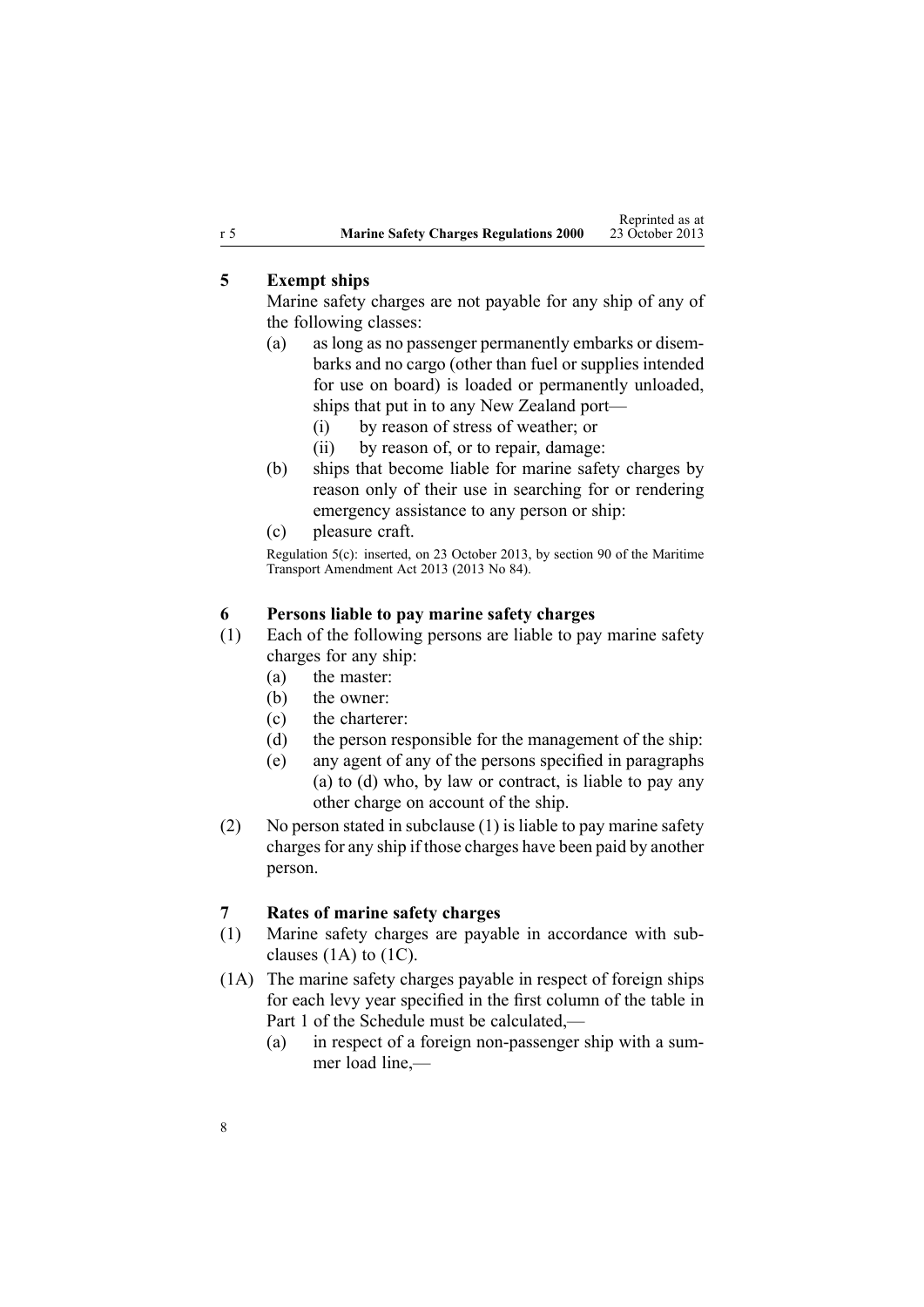- (i) in relation to the first New Zealand por<sup>t</sup> that the ship visits on each voyage in the corresponding levy year, by multiplying the deadweight tonnage of the ship by the amount specified in the second column; and
- (ii) in relation to each New Zealand por<sup>t</sup> that the ship subsequently visits on that voyage in that levy year, by multiplying the deadweight tonnage of the ship by the amount specified in the third column:
- (b) in respec<sup>t</sup> of <sup>a</sup> foreign non-passenger ship without <sup>a</sup> summer load line,—
	- (i) in relation to the first New Zealand por<sup>t</sup> that the ship visits on each voyage in the corresponding levy year, by multiplying the deadweight tonnage of the ship by the amount specified in the second column; and
	- (ii) in relation to each New Zealand por<sup>t</sup> that the ship subsequently visits on that voyage in that levy year, by multiplying the deadweight tonnage of the ship by the amount specified in the third column:
- (c) in respec<sup>t</sup> of <sup>a</sup> foreign passenger ship, by multiplying the passenger capacity of the ship by the amount specified in the second column.
- (1B) The marine safety charges payable in respec<sup>t</sup> of New Zealand ships for each levy year specified in the first column of the table in [Part](#page-15-0) 2 of the Schedule must be calculated, as an annual rate,—
	- (a) in respec<sup>t</sup> of <sup>a</sup> New Zealand non-passenger ship, by multiplying the deadweight tonnage of the ship by the amount specified in the second column:
	- (b) in respec<sup>t</sup> of <sup>a</sup> New Zealand passenger ship, by multiplying the passenger capacity of the ship by the amount specified in the third column.
- (1C) The marine safety charges payable in respec<sup>t</sup> of New Zealand fishing ships, and any other New Zealand commercial ships or commercial river rafts not referred to in subclause (1B), for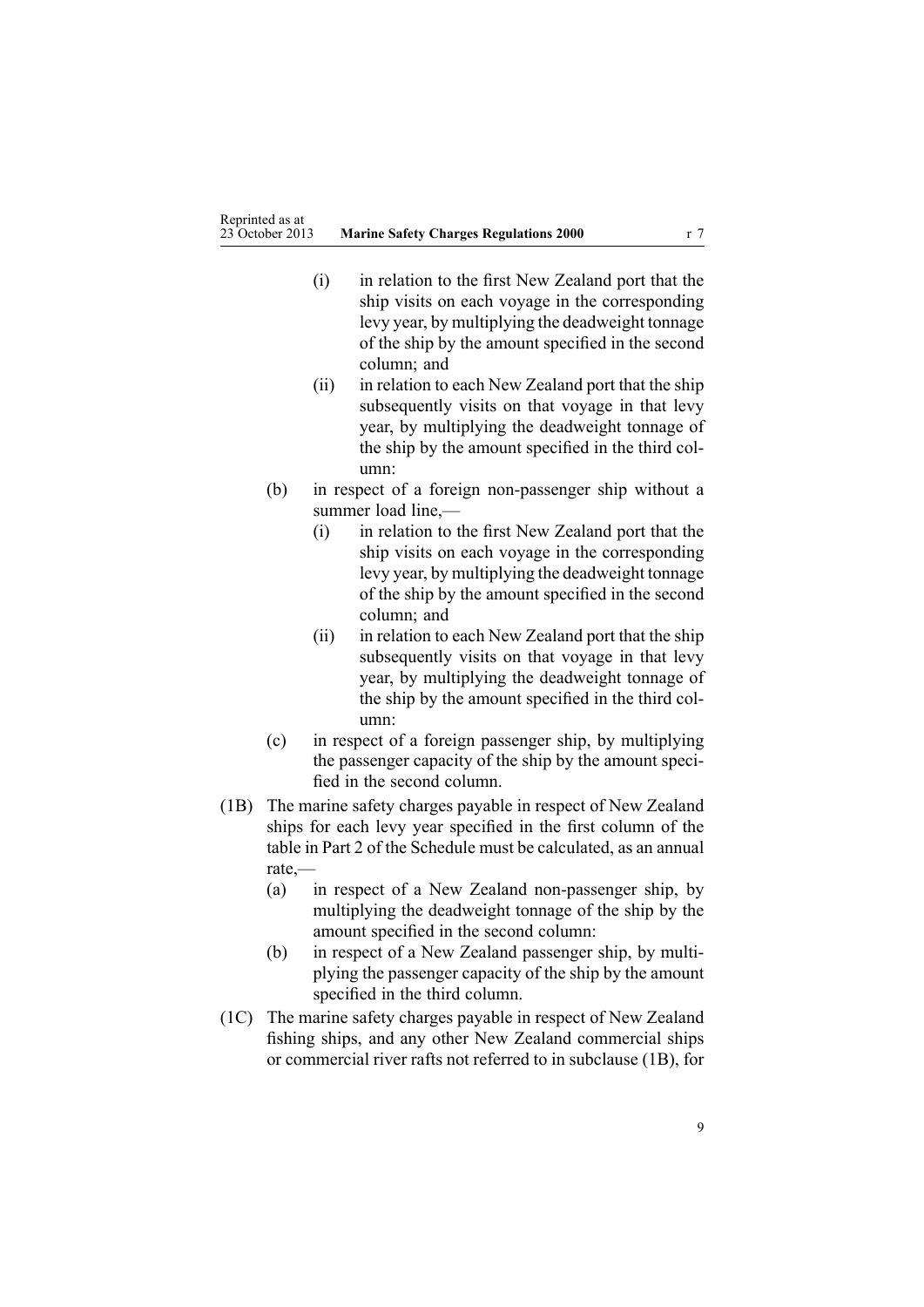<span id="page-9-0"></span>each levy year specified in the first column of the table in [Part](#page-15-0) [3](#page-15-0) of the Schedule must be calculated, as an annual rate,—

- (a) in respec<sup>t</sup> of <sup>a</sup> New Zealand fishing ship, by multiplying the overall length of the ship in metres or the gross tonnage of the ship by the amount specified in the second or third column (as the case may be), whichever produces the greater rate:
- (b) in respec<sup>t</sup> of any other New Zealand commercialship or commercial river raft not referred to in subclause (1B), by multiplying the overall length of the ship in metres or the gross tonnage of the ship by the amount specified in the fourth or fifth column (as the case may be), whichever produces the greater rate.
- (2) Marine safety charges payable on an annual basis are payable in advance.
- (3) Marine safety charges for New Zealand ships and vessels referred to in subclause (1C) in respec<sup>t</sup> of which no international tonnage certificate is held must, in all cases, be calculated by reference to the overall length of the ship or vessel.

Regulation 7: substituted, on 1 December 2008, by regu[lation](http://www.legislation.govt.nz/pdflink.aspx?id=DLM1625647) 5 of the Marine Safety Charges Amendment Regulations 2008 (SR 2008/319).

Regulation 7(1): replaced, on 1 July 2013, by regu[lation](http://www.legislation.govt.nz/pdflink.aspx?id=DLM5202326) 5(1) of the Marine Safety Charges Amendment Regulations 2013 (SR 2013/153).

Regulation 7(1A): inserted, on 1 July 2013, by regu[lation](http://www.legislation.govt.nz/pdflink.aspx?id=DLM5202326) 5(1) of the Marine Safety Charges Amendment Regulations 2013 (SR 2013/153).

Regulation 7(1B): inserted, on 1 July 2013, by regu[lation](http://www.legislation.govt.nz/pdflink.aspx?id=DLM5202326) 5(1) of the Marine Safety Charges Amendment Regulations 2013 (SR 2013/153).

Regulation 7(1C): inserted, on 1 July 2013, by regu[lation](http://www.legislation.govt.nz/pdflink.aspx?id=DLM5202326) 5(1) of the Marine Safety Charges Amendment Regulations 2013 (SR 2013/153).

Regulation 7(3): replaced, on 1 July 2013, by regu[lation](http://www.legislation.govt.nz/pdflink.aspx?id=DLM5202326) 5(2) of the Marine Safety Charges Amendment Regulations 2013 (SR 2013/153).

## **8 Rates of marine safety charges for chartered fishing vessels**

- (1) In the case of <sup>a</sup> chartered fishing vessel, marine safety charges are payable for every month or par<sup>t</sup> of <sup>a</sup> month during which the vessel is or remains in operation in New Zealand waters.
- (2) The amount payable must be calculated at <sup>a</sup> monthly rate of one-twelfth of the rate payable in accordance with [regu](#page-7-0)la[tion](#page-7-0) 7.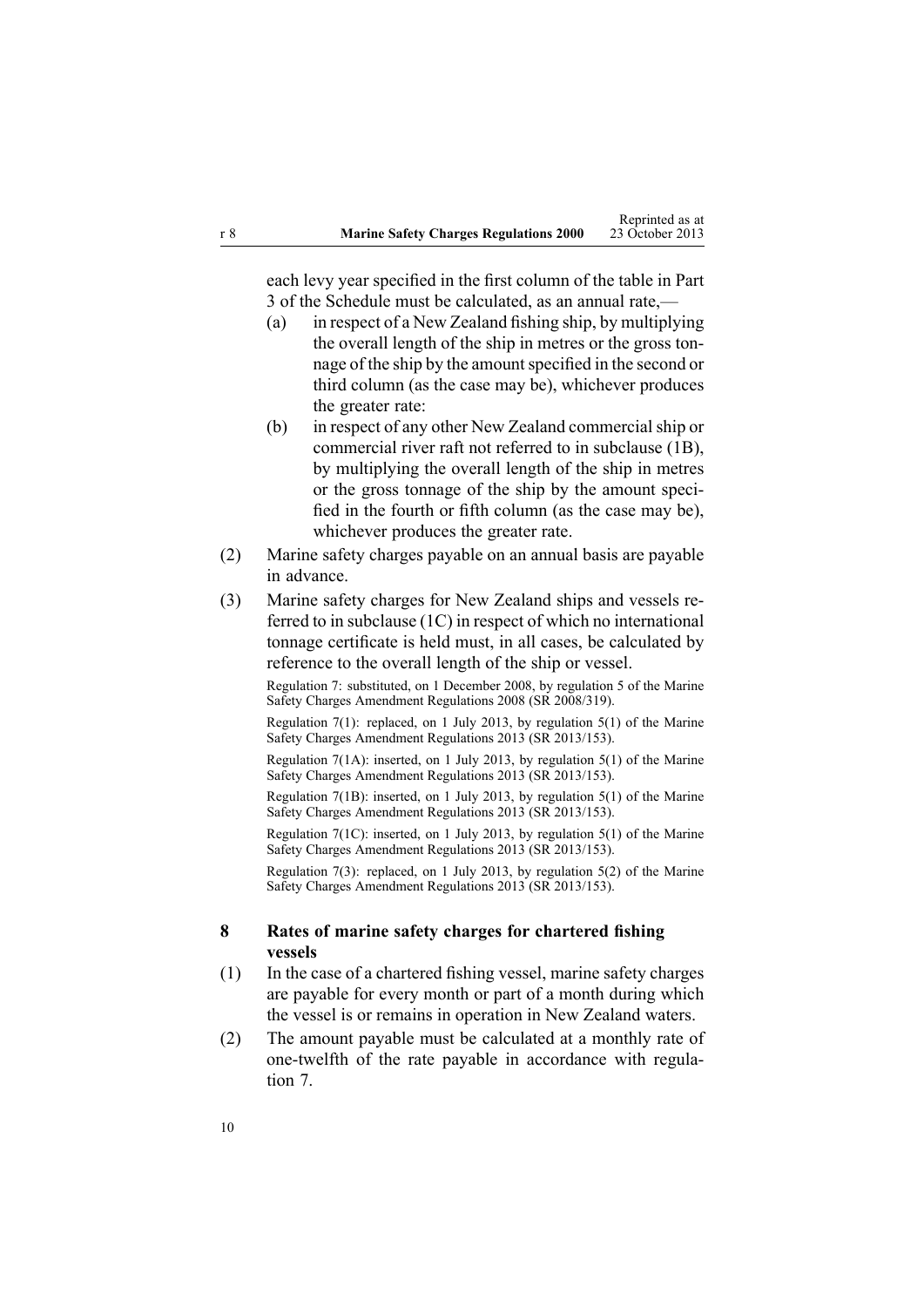<span id="page-10-0"></span>Regulation 8(2): amended, on 1 December 2008, by regu[lation](http://www.legislation.govt.nz/pdflink.aspx?id=DLM1625649) 6 of the Marine Safety Charges Amendment Regulations 2008 (SR 2008/319).

## **9 Proportional payments for ships becoming liable for marine safety charges after start of year**

(1) If, after 1 July in any year, <sup>a</sup> ship becomes <sup>a</sup> ship for which marine safety charges are payable, the amount of charges payable for the year must be <sup>a</sup> reduced amount calculated in accordance with the following formula:

$$
\frac{\mathbf{a} \times \mathbf{b}}{12}
$$

where—

- <sup>a</sup> is the amount that would be payable for the whole year; and
- b is the number of whole months remaining before the next 1 July, from and including, the date on which the ship becomes <sup>a</sup> ship in respec<sup>t</sup> of which marine safety charges are payable.
- (2) This regulation does not apply to any chartered fishing vessel.
- (3) Subclause (1) applies to charges payable on an annual basis.

Regulation 9 heading: amended, on 15 July 2004, by regu[lation](http://www.legislation.govt.nz/pdflink.aspx?id=DLM272540) 5(1) of the Marine Safety Charges Amendment Regulations 2004 (SR 2004/207).

Regulation 9(1): amended, on 15 July 2004, by regulation  $5(2)(a)$  of the Marine Safety Charges Amendment Regulations 2004 (SR 2004/207).

Regulation 9(1) formula item a: amended, on 15 July 2004, by regu[lation](http://www.legislation.govt.nz/pdflink.aspx?id=DLM272540) [5\(2\)\(b\)](http://www.legislation.govt.nz/pdflink.aspx?id=DLM272540) of the Marine Safety Charges Amendment Regulations 2004 (SR 2004/207).

Regulation 9(3): added, on 1 December 2008, by regu[lation](http://www.legislation.govt.nz/pdflink.aspx?id=DLM1625650) 7 of the Marine Safety Charges Amendment Regulations 2008 (SR 2008/319).

### **10 When marine safety charges payable**

- (1) The due date for paymen<sup>t</sup> of any marine safety charges payable to the Director in accordance with these regulations,—
	- (a) in the case of annual or monthly payments, is the 20th day of the month after the invoice for the charge is issued; and
	- (b) in the case of individual por<sup>t</sup> visits, 7 days after the date the invoice for the charge is issued.
- (2) [Regulation](#page-11-0) 10C overrides this regulation.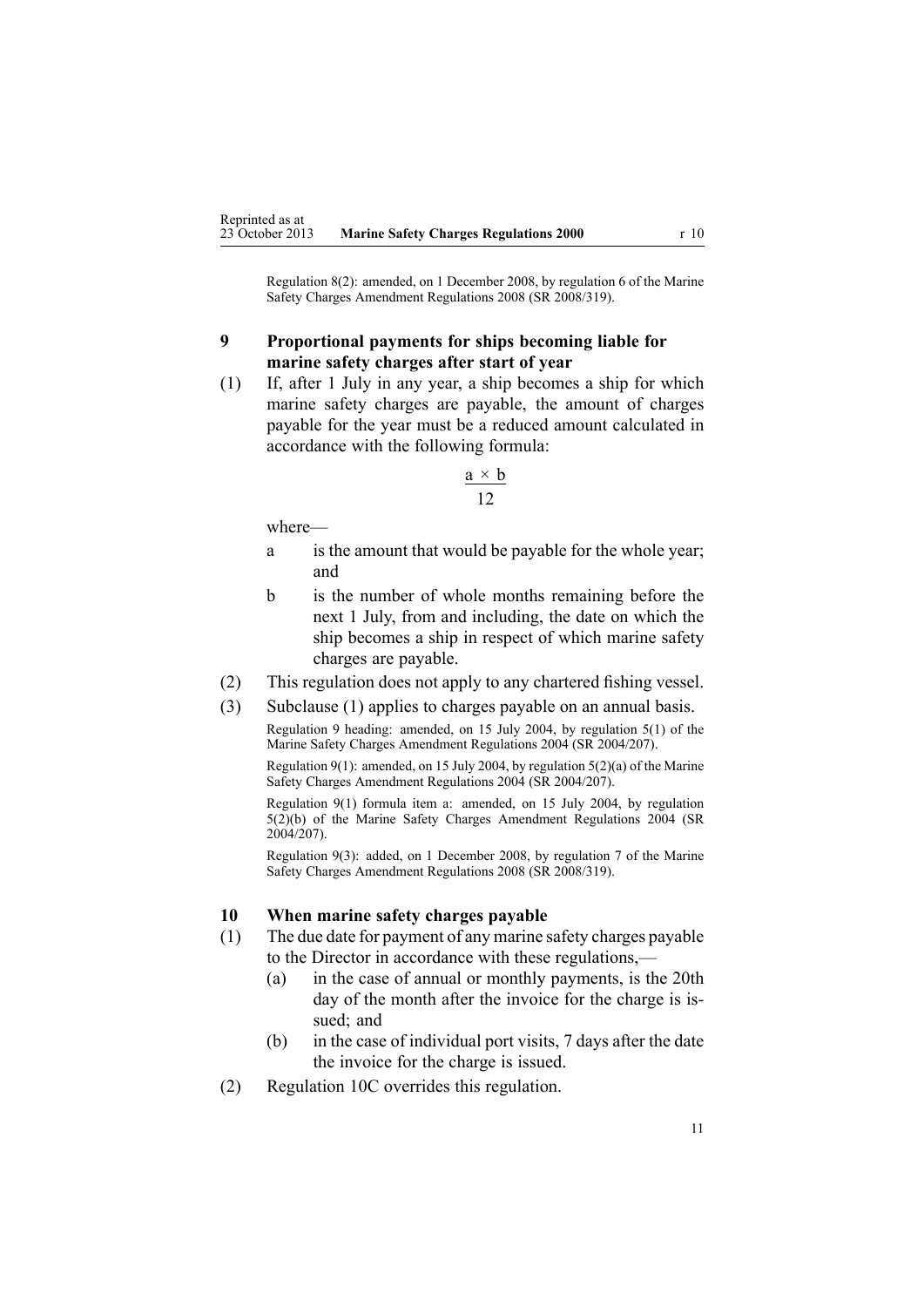<span id="page-11-0"></span>Regulation 10(2): added, on 15 July 2004, by regu[lation](http://www.legislation.govt.nz/pdflink.aspx?id=DLM272541) 6 of the Marine Safety Charges Amendment Regulations 2004 (SR 2004/207).

#### **10A Application to pay invoice and levy jointly, by instalment**

- (1) A person who has received in any year an invoice and <sup>a</sup> levy that requires <sup>a</sup> total annual paymen<sup>t</sup> of not less than \$50,000 may apply to the Director for authority to pay the invoice and the levy jointly, by monthly or quarterly instalments.
- (2) An application must be made no more than 10 days after the invoice or the levy is issued, whichever is the later.
- (3) For the purposes of regulations 10B to 10D, **account** means an invoice and <sup>a</sup> levy received by <sup>a</sup> person in any year that requires <sup>a</sup> total annual paymen<sup>t</sup> of not less than \$50,000. Regulation 10A: inserted, on 15 July 2004, by regu[lation](http://www.legislation.govt.nz/pdflink.aspx?id=DLM272542) 7 of the Marine Safety Charges Amendment Regulations 2004 (SR 2004/207).

#### **10B Granting of applications**

- (1) The Director must gran<sup>t</sup> an application under regulation 10A if—
	- (a) the Director is satisfied that the applicant will pay the account in monthly or quarterly instalments; and
	- (b) the application is made within the time specified in regulation 10A(2); and
	- (c) the applicant has paid an application fee of \$112.50 (inclusive of goods and services tax).
- (2) For the purposes of subclause  $(1)(a)$ , the Director may consider the paymen<sup>t</sup> history of the applicant in relation to marine safety charges and any other levies, fees, or charges previously incurred by the applicant under the Act or regulations made under the Act.
- (3) The Director must refund the application fee to an applicant if his or her application is unsuccessful.

Regulation 10B: inserted, on 15 July 2004, by regu[lation](http://www.legislation.govt.nz/pdflink.aspx?id=DLM272542) 7 of the Marine Safety Charges Amendment Regulations 2004 (SR 2004/207).

#### **10C When instalments payable**

- (1) An applicant who has been authorised under regulation 10B to pay an account by monthly instalments must—
	- (a) pay the account in 12 equal payments; and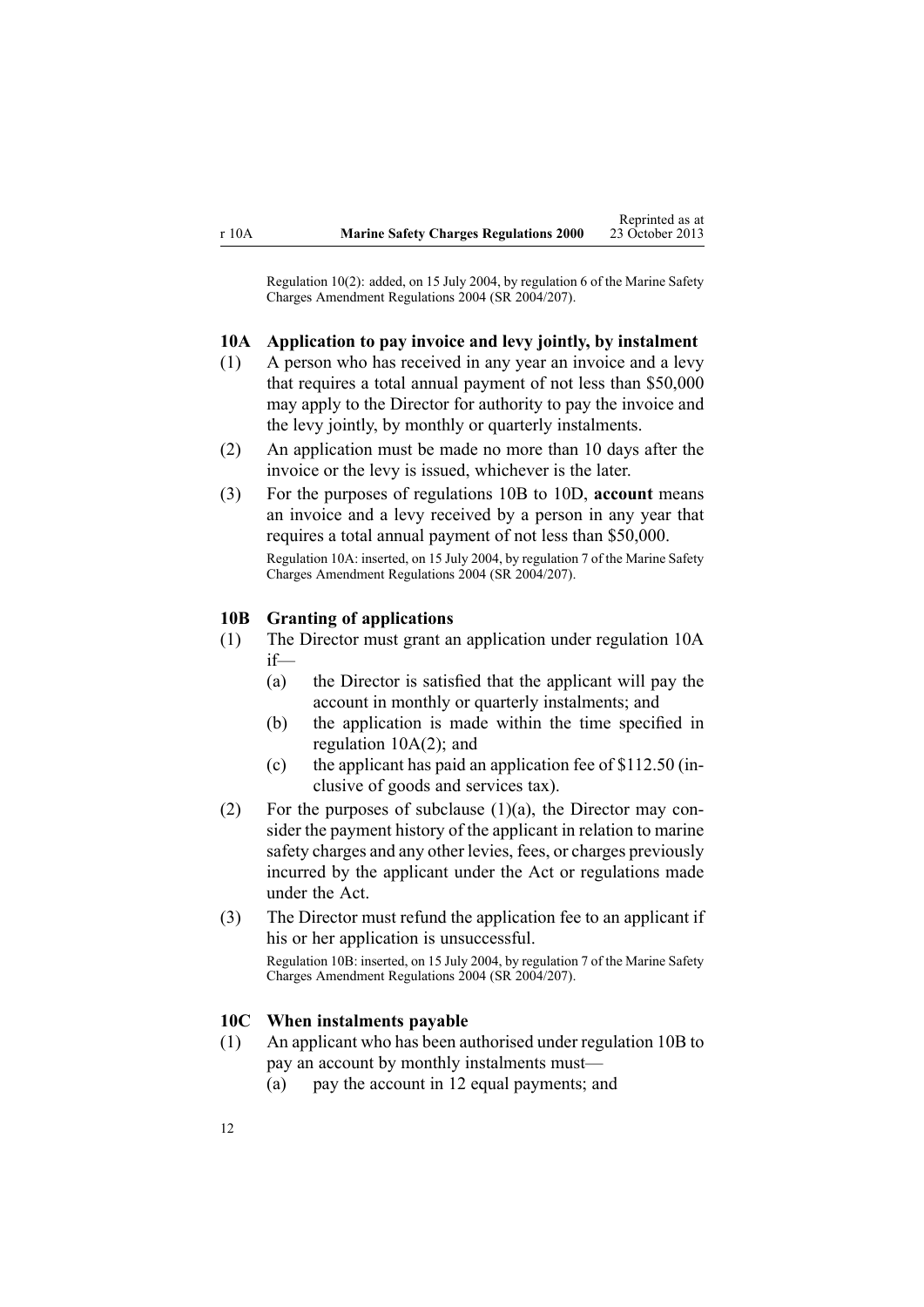- <span id="page-12-0"></span>(b) make the first and second payments on 20 August of the year in which the account was issued; and
- (c) make the remaining 10 payments on the first day of each succeeding month of the year in which the account was issued.
- (2) An applicant who has been authorised under regu[lation](#page-11-0) 10B to pay an account by quarterly instalments must—
	- (a) pay the account in 4 equal payments; and
	- (b) make the payments on 30 September, 31 December, 31 March, and 30 June of the year in which the account was issued.

Regulation 10C: inserted, on 15 July 2004, by regu[lation](http://www.legislation.govt.nz/pdflink.aspx?id=DLM272542) 7 of the Marine Safety Charges Amendment Regulations 2004 (SR 2004/207).

## **10D Additional charges incurred after grant of application not to be included in instalment payments**

If <sup>a</sup> person who has been authorised under regu[lation](#page-11-0) 10B to pay an account by instalments becomes liable for further marine safety charges or oil pollution levies in the same year, the further charges or levies must not be incorporated into the instalment payments in relation to that account.

Regulation 10D: inserted, on 15 July 2004, by regu[lation](http://www.legislation.govt.nz/pdflink.aspx?id=DLM272542) 7 of the Marine Safety Charges Amendment Regulations 2004 (SR 2004/207).

## **11 Collection of payments**

Any marine safety charge that is payable in accordance with these regulations must be paid to the Director, the chief executive of the New Zealand Customs Service, or any other person appointed by the Director under section [193\(1\)](http://www.legislation.govt.nz/pdflink.aspx?id=DLM336774) of the Maritime Transport Act 1994.

### **12 Refunds or waivers of marine safety charges**

- (1) This regulation applies to ships for which marine safety charges have been paid or are payable under regu[lation](#page-7-0) 7 or regu[lation](#page-9-0) 8.
- (2) The Director must, on receipt of <sup>a</sup> written application, refund to the person who paid the charges the appropriate proportion of those charges, or, if the charges have not been paid, waive the appropriate proportion of the charges otherwise payable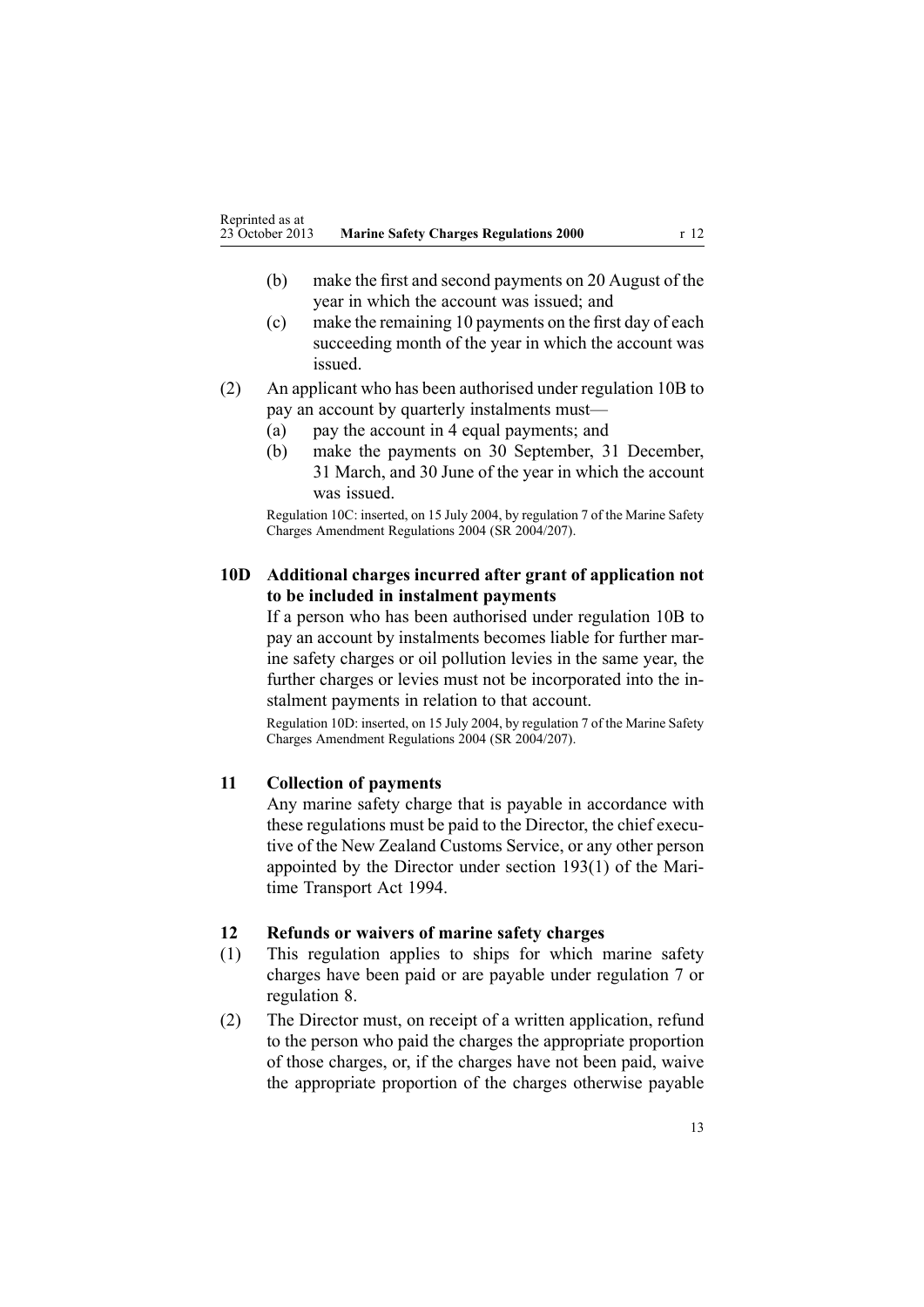<span id="page-13-0"></span>if the Director is satisfied that <sup>a</sup> ship has, for <sup>a</sup> period of 3 consecutive months or more, been—

- (a) out of commission; or
- (b) laid up for survey or repairs; or
- (c) *[Revoked]*
- (3) If the Director is satisfied that <sup>a</sup> ship has become <sup>a</sup> ship that is exemp<sup>t</sup> from marine safety charges, the Director must, on receipt of <sup>a</sup> written application, refund to the person who paid the charges the appropriate portion of the charges, or waive paymen<sup>t</sup> of the appropriate portion of the charges.
- (4) If the Director is satisfied that <sup>a</sup> ship has not operated in any New Zealand waters nor entered any New Zealand por<sup>t</sup> during the year for which marine safety charges have been paid, the Director must, on receipt of <sup>a</sup> written application, refund those charges to the person who paid them.
- (5) The Director is not obliged to make any refund or gran<sup>t</sup> any waiver of marine safety charges unless <sup>a</sup> written application for the refund or waiver is made within 12 months of the date on which paymen<sup>t</sup> of the charges would otherwise be due.
- (6) The Director may waive any marine safety charge in whole or in par<sup>t</sup> if the amount of the charge is less than the reasonable cost of recovering the charge.

Regu[lation](http://www.legislation.govt.nz/pdflink.aspx?id=DLM272547)  $12(2)(c)$ : revoked, on 15 July 2004, by regulation  $8(1)$  of the Marine Safety Charges Amendment Regulations 2004 (SR 2004/207).

Regulation 12(4): amended, on 15 July 2004, by regu[lation](http://www.legislation.govt.nz/pdflink.aspx?id=DLM272547) 8(2) of the Marine Safety Charges Amendment Regulations 2004 (SR 2004/207).

## **13 Goods and service tax excluded**

The amounts and the minimum amounts payable as marine safety charges under these regulations are exclusive of any goods and service tax.

## **14 Revocation**

The Marine Safety Charges Regulations 1990 (SR 1990/335) are revoked.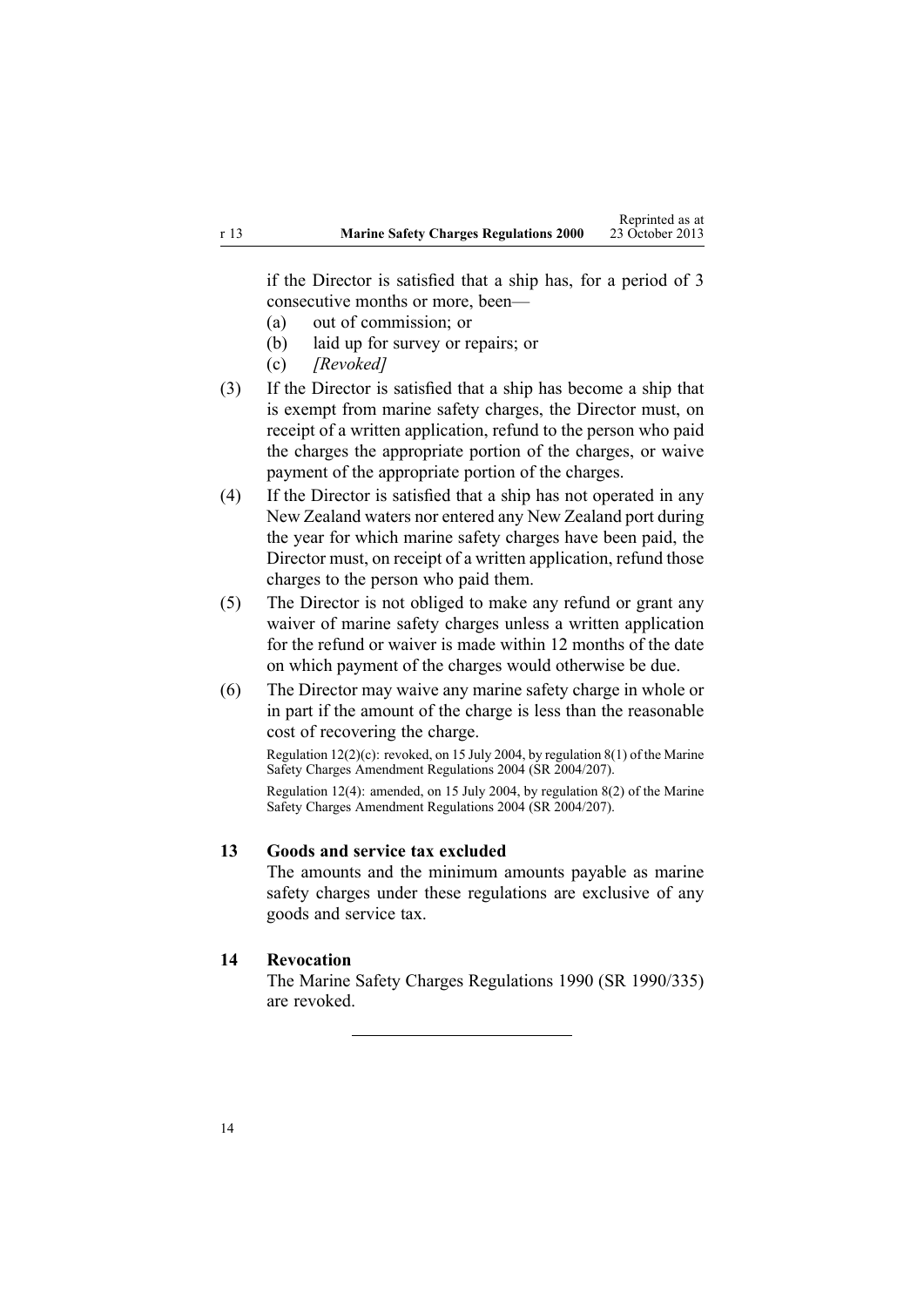<span id="page-14-0"></span>Reprinted as at<br>23 October 2013

# **Schedule** r [7](#page-7-0) **Rates of marine safety charges**

Schedule: replaced, on 1 July 2013, by regu[lation](http://www.legislation.govt.nz/pdflink.aspx?id=DLM5202309) 6 of the Marine Safety Charges Amendment Regulations 2013 (SR 2013/153).

## Part 1

# Foreign ships

#### Foreign non-passenger ship with <sup>a</sup> summer load line

| Levy year | Rate per deadweight<br>tonne (first visit to New<br><b>Zealand port</b> ) (cents) | per deadweight<br>Rate<br>tonne (each subsequent<br>visit to New Zealand<br>port) (cents) |
|-----------|-----------------------------------------------------------------------------------|-------------------------------------------------------------------------------------------|
| 2013/2014 | 11.08                                                                             | 3.76                                                                                      |
| 2014/2015 | 10.89                                                                             | 3.70                                                                                      |
| 2015/2016 | 10.54                                                                             | 3.58                                                                                      |
| 2016/2017 | 10.10                                                                             | 3.43                                                                                      |
| 2017/2018 | 9.67                                                                              | 3.28                                                                                      |
| 2018      | 9.03                                                                              | 3.07                                                                                      |

#### Foreign non-passenger ship without <sup>a</sup> summer load line

|           | Rate per deadweight<br>New Zealand port) | Rate per deadweight<br>tonne (first visit to tonne (each subse-<br>quent visit to New |
|-----------|------------------------------------------|---------------------------------------------------------------------------------------|
| Levy year | (cents)                                  | <b>Zealand port)</b> (cents)                                                          |
| 2013/2014 | 16.14                                    | 4.03                                                                                  |
| 2014/2015 | 15.87                                    | 3.96                                                                                  |
| 2015/2016 | 15.35                                    | 3.84                                                                                  |
| 2016/2017 | 14.71                                    | 3.68                                                                                  |
| 2017/2018 | 14.09                                    | 3.52                                                                                  |
| 2018      | 13.16                                    | 3.29                                                                                  |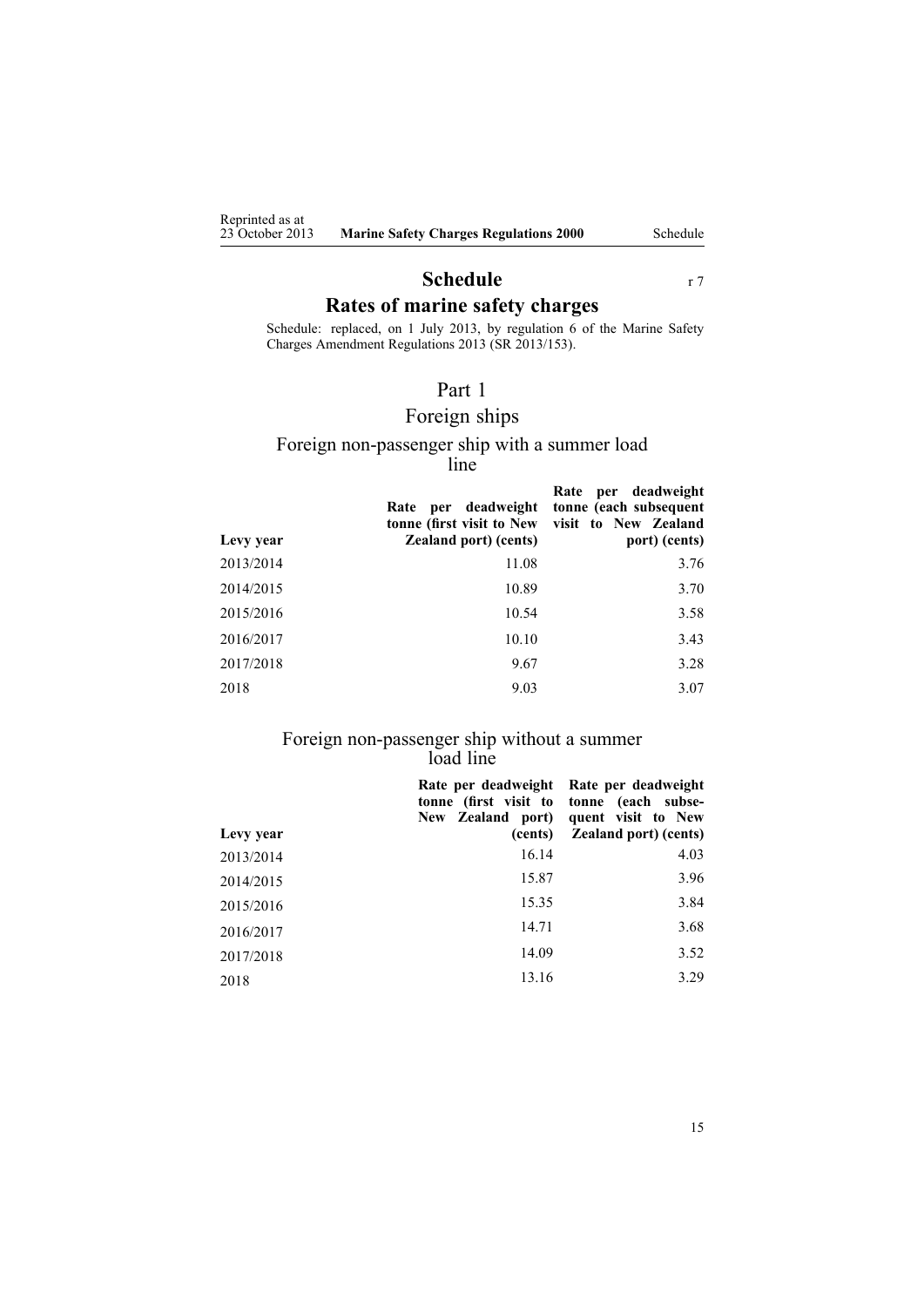## Part 1*—continued*

# Foreign passenger ship

<span id="page-15-0"></span>

| Levy year | Rate per passenger (\$) |
|-----------|-------------------------|
| 2013/2014 | 3.09                    |
| 2014/2015 | 3.04                    |
| 2015/2016 | 2.94                    |
| 2016/2017 | 2.81                    |
| 2017/2018 | 2.70                    |
| 2018      | 2.52                    |

# Part 2

# New Zealand ships

|           | Rate | per | deadweight |                         |
|-----------|------|-----|------------|-------------------------|
| Levy year |      |     | tonne (\$) | Rate per passenger (\$) |
| 2013/2014 |      |     | 2.12       | 205.35                  |
| 2014/2015 |      |     | 2.12       | 205.35                  |
| 2015/2016 |      |     | 2.12       | 205.35                  |
| 2016/2017 |      |     | 2.12       | 205.35                  |
| 2017/2018 |      |     | 2.12       | 205.35                  |
| 2018      |      |     | 2.12       | 205.35                  |

## Part 3

# Other New Zealand commercial ships and commercial river rafts

| Levy year | Rate<br>per<br>(New<br>metre<br>Zealand fish-<br>ing ship $($ \$ $)$ | Rate<br>per<br>ton<br>gross<br>(New<br>Zealand fish-<br>ing ship $($ \$) | Rate<br>per<br>(com-<br>metre<br>mercial<br>raft<br>river<br>other<br>and<br>commercial<br>ships) (\$) | Rate<br>per<br>gross<br>ton<br><i>(commercial</i><br>river<br>raft<br>other<br>and<br>commercial<br>ships) (\$) |
|-----------|----------------------------------------------------------------------|--------------------------------------------------------------------------|--------------------------------------------------------------------------------------------------------|-----------------------------------------------------------------------------------------------------------------|
| 2013/2014 |                                                                      |                                                                          |                                                                                                        |                                                                                                                 |
|           | 8.27                                                                 | 2.48                                                                     | 10.33                                                                                                  | 3.10                                                                                                            |
| 2014/2015 | 8.27                                                                 | 2.48                                                                     | 10.33                                                                                                  | 3.10                                                                                                            |
| 2015/2016 | 8.27                                                                 | 2.48                                                                     | 10.33                                                                                                  | 3.10                                                                                                            |
| 2016/2017 | 8.27                                                                 | 2.48                                                                     | 10.33                                                                                                  | 3.10                                                                                                            |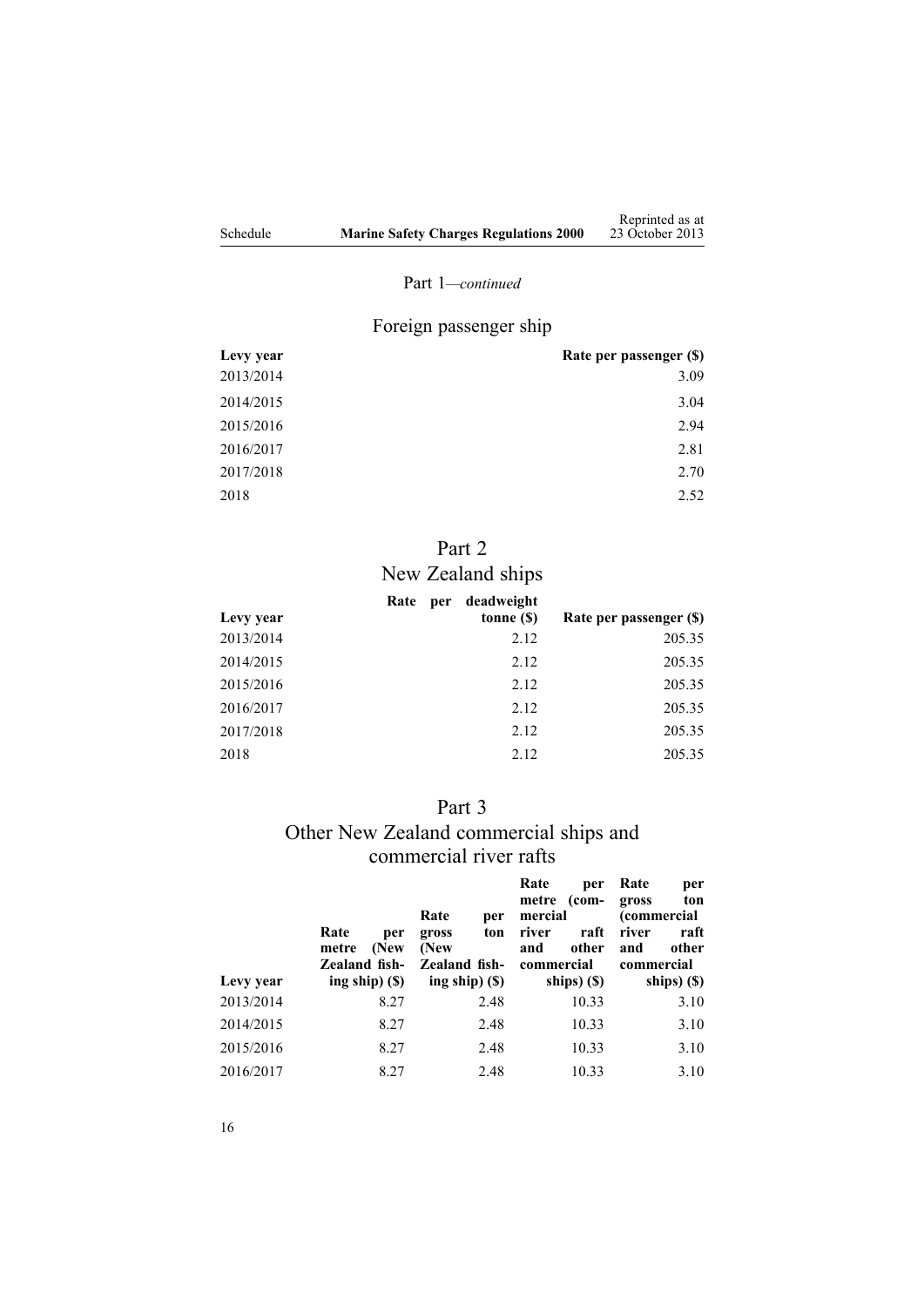### Part 3*—continued*

|           |                                                                             | Rate<br>per                                                         | Rate<br>per<br>$com-$<br>metre<br>mercial                  | Rate<br>per<br>ton<br>gross<br><i>(commercial</i> )        |
|-----------|-----------------------------------------------------------------------------|---------------------------------------------------------------------|------------------------------------------------------------|------------------------------------------------------------|
| Levy year | Rate<br>per<br>(New<br>metre<br><b>Zealand fish-</b><br>ing ship $($ \$ $)$ | ton<br>gross<br>(New<br><b>Zealand fish-</b><br>ing ship $($ \$ $)$ | raft<br>river<br>other<br>and<br>commercial<br>ships) (\$) | raft<br>river<br>other<br>and<br>commercial<br>ships) (\$) |
| 2017/2018 | 8.27                                                                        | 2.48                                                                | 10.33                                                      | 3.10                                                       |
| 2018      | 8.27                                                                        | 2.48                                                                | 10.33                                                      | 3.10                                                       |

Marie Shroff, Clerk of the Executive Council.

Issued under the authority of the Acts and [Regulations](http://www.legislation.govt.nz/pdflink.aspx?id=DLM195097) Publication Act 1989. Date of notification in *Gazette*: 14 December 2000.